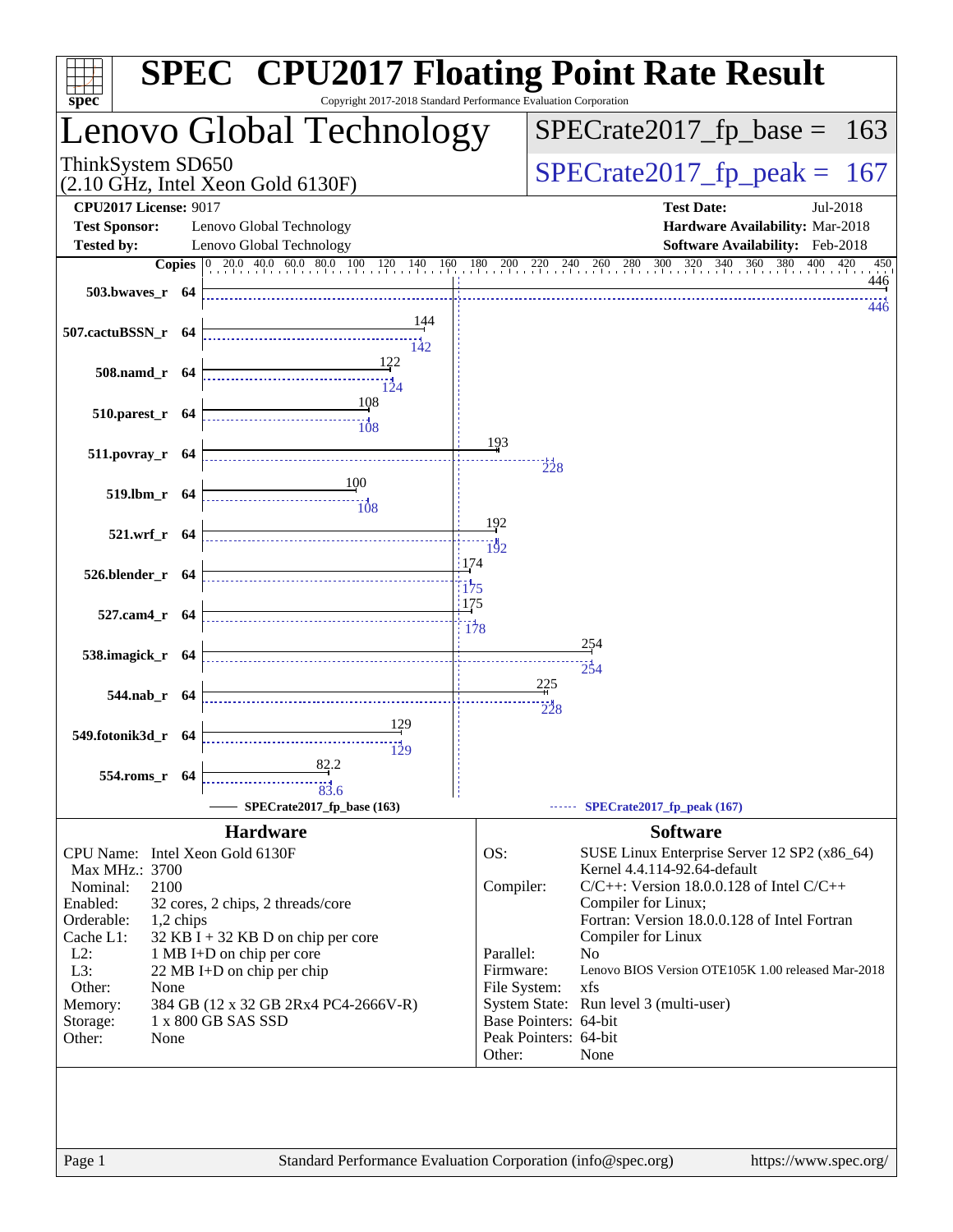

# Lenovo Global Technology

(2.10 GHz, Intel Xeon Gold 6130F)

ThinkSystem SD650<br>  $(2.10 \text{ GHz})$  Intel Xeon Gold 6130F)<br> [SPECrate2017\\_fp\\_peak =](http://www.spec.org/auto/cpu2017/Docs/result-fields.html#SPECrate2017fppeak) 167

 $SPECTate2017_fp\_base = 163$ 

**[Test Sponsor:](http://www.spec.org/auto/cpu2017/Docs/result-fields.html#TestSponsor)** Lenovo Global Technology **[Hardware Availability:](http://www.spec.org/auto/cpu2017/Docs/result-fields.html#HardwareAvailability)** Mar-2018 **[Tested by:](http://www.spec.org/auto/cpu2017/Docs/result-fields.html#Testedby)** Lenovo Global Technology **[Software Availability:](http://www.spec.org/auto/cpu2017/Docs/result-fields.html#SoftwareAvailability)** Feb-2018

**[CPU2017 License:](http://www.spec.org/auto/cpu2017/Docs/result-fields.html#CPU2017License)** 9017 **[Test Date:](http://www.spec.org/auto/cpu2017/Docs/result-fields.html#TestDate)** Jul-2018

#### **[Results Table](http://www.spec.org/auto/cpu2017/Docs/result-fields.html#ResultsTable)**

|                          | <b>Base</b>   |                |            |                |            |                | <b>Peak</b> |               |                |              |                |              |                |              |
|--------------------------|---------------|----------------|------------|----------------|------------|----------------|-------------|---------------|----------------|--------------|----------------|--------------|----------------|--------------|
| <b>Benchmark</b>         | <b>Copies</b> | <b>Seconds</b> | Ratio      | <b>Seconds</b> | Ratio      | <b>Seconds</b> | Ratio       | <b>Copies</b> | <b>Seconds</b> | <b>Ratio</b> | <b>Seconds</b> | <b>Ratio</b> | <b>Seconds</b> | <b>Ratio</b> |
| 503.bwayes_r             | 64            | 1441           | 445        | 1440           | 446        | 1440           | 446         | 64            | 1440           | 446          | 1440           | 446          | 1440           | 446          |
| 507.cactuBSSN r          | 64            | 561            | 144        | 561            | 144        | 560            | 145         | 64            | 569            | 142          | 569            | 142          | 569            | <b>142</b>   |
| $508$ .namd $r$          | 64            | 499            | 122        | 497            | 122        | 498            | 122         | 64            | 491            | 124          | 492            | 124          | 492            | 124          |
| $510.parest_r$           | 64            | 1546           | 108        | 1548           | 108        | 1550           | 108         | 64            | 1544           | 108          | 1551           | 108          | 1547           | <b>108</b>   |
| 511.povray_r             | 64            | 776            | <u>193</u> | 780            | 192        | 774            | 193         | 64            | 654            | 228          | 654            | 229          | 666            | 224          |
| $519$ .lbm $r$           | 64            | 674            | 100        | 674            | <b>100</b> | 675            | 99.9        | 64            | 628            | 107          | 625            | 108          | 626            | <b>108</b>   |
| $521$ .wrf r             | 64            | 748            | 192        | 751            | 191        | 749            | 192         | 64            | 745            | 192          | 747            | 192          | 751            | 191          |
| 526.blender r            | 64            | 559            | 174        | 560            | 174        | 559            | 175         | 64            | 557            | 175          | 556            | 175          | 558            | 175          |
| 527.cam4 r               | 64            | 639            | 175        | 638            | 176        | 640            | 175         | 64            | 630            | 178          | 629            | 178          | 629            | <b>178</b>   |
| 538.imagick_r            | 64            | 627            | 254        | 627            | 254        | 627            | 254         | 64            | 627            | 254          | 627            | 254          | 627            | 254          |
| $544$ .nab r             | 64            | 480            | 225        | 479            | 225        | 483            | 223         | 64            | 473            | 228          | 473            | 228          | 471            | 229          |
| 549.fotonik3d r          | 64            | 1931           | 129        | 1928           | <u>129</u> | 1927           | 129         | 64            | 1927           | 129          | 1927           | 129          | 1927           | <b>129</b>   |
| 554.roms_r               | 64            | 1233           | 82.5       | 1242           | 81.9       | 1237           | 82.2        | 64            | 1215           | 83.7         | 1222           | 83.2         | <b>1216</b>    | 83.6         |
| $SPECrate2017$ fp base = |               |                | 163        |                |            |                |             |               |                |              |                |              |                |              |

**[SPECrate2017\\_fp\\_peak =](http://www.spec.org/auto/cpu2017/Docs/result-fields.html#SPECrate2017fppeak) 167**

Results appear in the [order in which they were run.](http://www.spec.org/auto/cpu2017/Docs/result-fields.html#RunOrder) Bold underlined text [indicates a median measurement.](http://www.spec.org/auto/cpu2017/Docs/result-fields.html#Median)

#### **[Submit Notes](http://www.spec.org/auto/cpu2017/Docs/result-fields.html#SubmitNotes)**

 The numactl mechanism was used to bind copies to processors. The config file option 'submit' was used to generate numactl commands to bind each copy to a specific processor. For details, please see the config file.

### **[Operating System Notes](http://www.spec.org/auto/cpu2017/Docs/result-fields.html#OperatingSystemNotes)**

Stack size set to unlimited using "ulimit -s unlimited"

#### **[General Notes](http://www.spec.org/auto/cpu2017/Docs/result-fields.html#GeneralNotes)**

Environment variables set by runcpu before the start of the run: LD\_LIBRARY\_PATH = "/home/cpu2017.1.0.2.ic18.0/lib/ia32:/home/cpu2017.1.0.2.ic18.0/lib/intel64" LD\_LIBRARY\_PATH = "\$LD\_LIBRARY\_PATH:/home/cpu2017.1.0.2.ic18.0/je5.0.1-32:/home/cpu2017.1.0.2.ic18.0/je5.0.1-64" Binaries compiled on a system with 1x Intel Core i7-4790 CPU + 32GB RAM memory using Redhat Enterprise Linux 7.4 Transparent Huge Pages enabled by default Prior to runcpu invocation Filesystem page cache synced and cleared with: sync; echo 3> /proc/sys/vm/drop\_caches runcpu command invoked through numactl i.e.: numactl --interleave=all runcpu <etc> Yes: The test sponsor attests, as of date of publication, that CVE-2017-5754 (Meltdown) is mitigated in the system as tested and documented.

**(Continued on next page)**

| Page 2 | Standard Performance Evaluation Corporation (info@spec.org) | https://www.spec.org/ |
|--------|-------------------------------------------------------------|-----------------------|
|--------|-------------------------------------------------------------|-----------------------|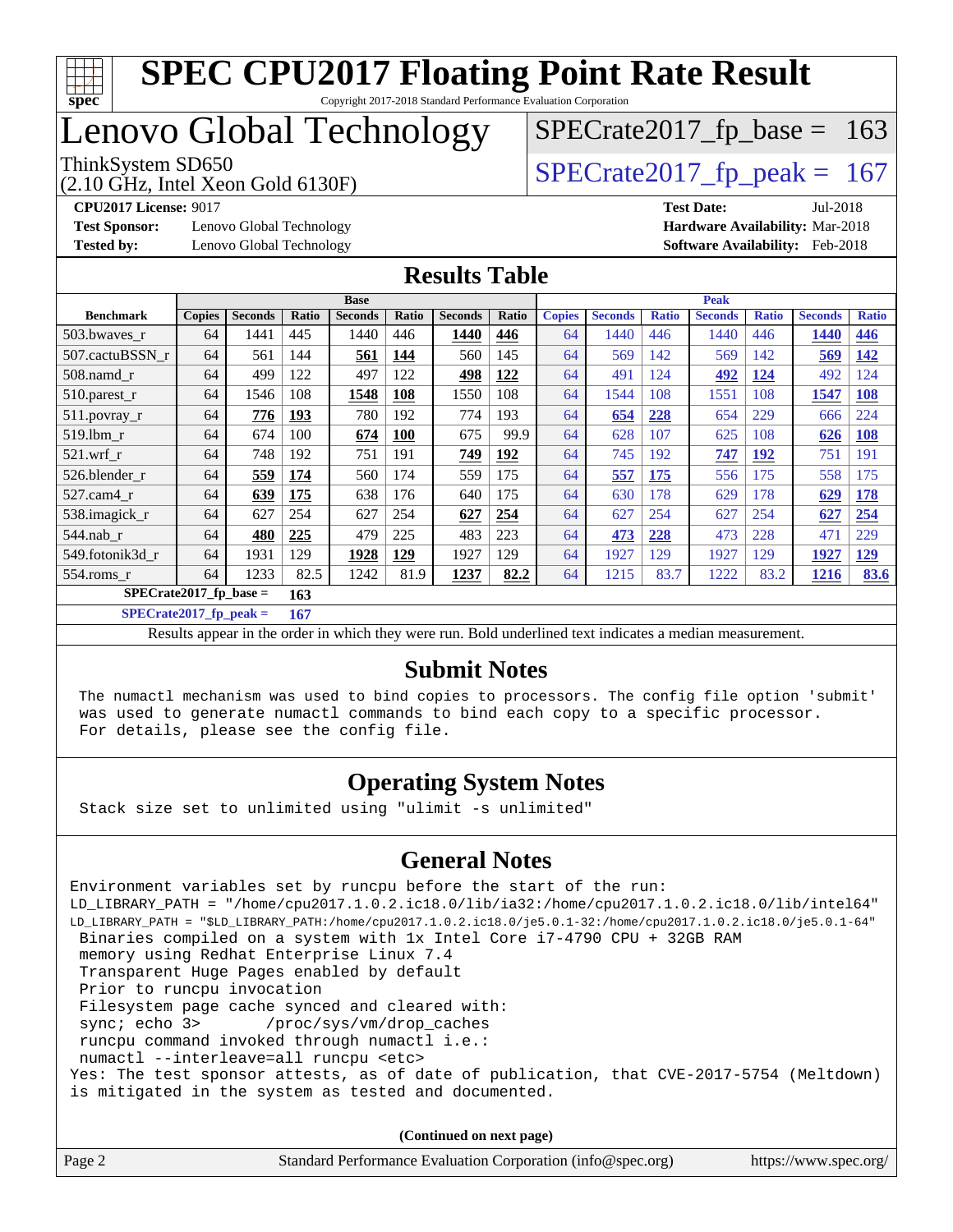

Copyright 2017-2018 Standard Performance Evaluation Corporation

# Lenovo Global Technology

ThinkSystem SD650<br>  $(2.10 \text{ GHz})$  Intel Yean Gold 6130F)<br>  $\text{SPECrate2017\_fp\_peak} = 167$ 

 $SPECTate2017_fp\_base = 163$ 

(2.10 GHz, Intel Xeon Gold 6130F)

**[Test Sponsor:](http://www.spec.org/auto/cpu2017/Docs/result-fields.html#TestSponsor)** Lenovo Global Technology **[Hardware Availability:](http://www.spec.org/auto/cpu2017/Docs/result-fields.html#HardwareAvailability)** Mar-2018 **[Tested by:](http://www.spec.org/auto/cpu2017/Docs/result-fields.html#Testedby)** Lenovo Global Technology **[Software Availability:](http://www.spec.org/auto/cpu2017/Docs/result-fields.html#SoftwareAvailability)** Feb-2018

**[CPU2017 License:](http://www.spec.org/auto/cpu2017/Docs/result-fields.html#CPU2017License)** 9017 **[Test Date:](http://www.spec.org/auto/cpu2017/Docs/result-fields.html#TestDate)** Jul-2018

#### **[General Notes \(Continued\)](http://www.spec.org/auto/cpu2017/Docs/result-fields.html#GeneralNotes)**

Yes: The test sponsor attests, as of date of publication, that CVE-2017-5753 (Spectre variant 1) is mitigated in the system as tested and documented. Yes: The test sponsor attests, as of date of publication, that CVE-2017-5715 (Spectre variant 2) is mitigated in the system as tested and documented.

#### **[Platform Notes](http://www.spec.org/auto/cpu2017/Docs/result-fields.html#PlatformNotes)**

Page 3 Standard Performance Evaluation Corporation [\(info@spec.org\)](mailto:info@spec.org) <https://www.spec.org/> BIOS configuration: Choose Operating Mode set to Maximum Performance SNC set to Enable DCU Streamer Prefetcher set to Disable MONITOR/MWAIT set to Enable LLC dead line alloc set to Disable Sysinfo program /home/cpu2017.1.0.2.ic18.0/bin/sysinfo Rev: r5797 of 2017-06-14 96c45e4568ad54c135fd618bcc091c0f running on oc2 Tue Jul 3 16:59:56 2018 SUT (System Under Test) info as seen by some common utilities. For more information on this section, see <https://www.spec.org/cpu2017/Docs/config.html#sysinfo> From /proc/cpuinfo model name : Intel(R) Xeon(R) Gold 6130F CPU @ 2.10GHz 2 "physical id"s (chips) 64 "processors" cores, siblings (Caution: counting these is hw and system dependent. The following excerpts from /proc/cpuinfo might not be reliable. Use with caution.) cpu cores : 16 siblings : 32 physical 0: cores 0 1 2 3 4 5 6 7 8 9 10 11 12 13 14 15 physical 1: cores 0 1 2 3 4 5 6 7 8 9 10 11 12 13 14 15 From lscpu: Architecture: x86\_64 CPU op-mode(s): 32-bit, 64-bit Byte Order: Little Endian  $CPU(s):$  64 On-line CPU(s) list: 0-63 Thread(s) per core: 2 Core(s) per socket: 16 Socket(s): 2 NUMA node(s): 4 Vendor ID: GenuineIntel CPU family: 6 Model: 85 Model name: Intel(R) Xeon(R) Gold 6130F CPU @ 2.10GHz **(Continued on next page)**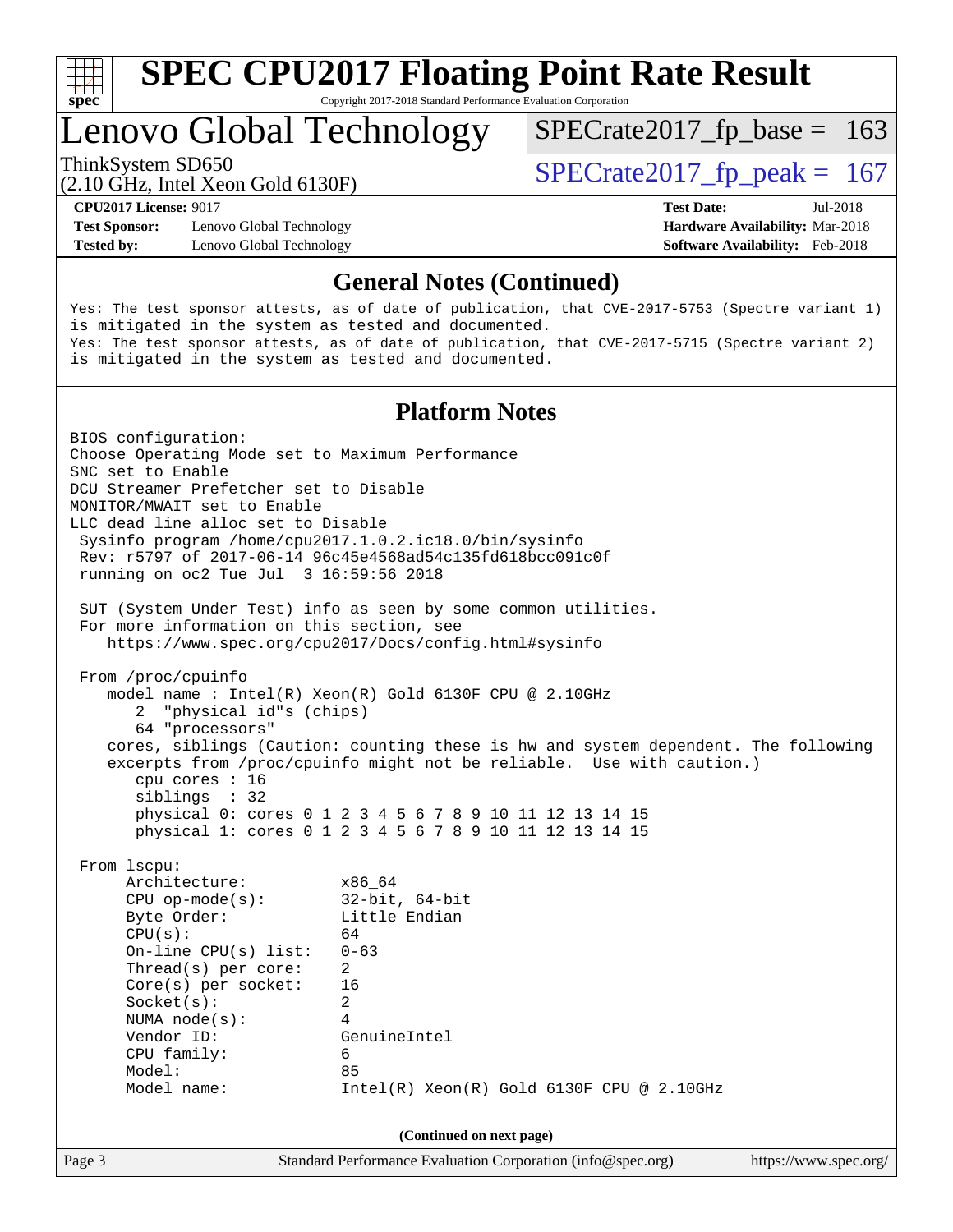

Copyright 2017-2018 Standard Performance Evaluation Corporation

# Lenovo Global Technology

ThinkSystem SD650<br>(2.10 GHz, Intel Xeon Gold 6130F)  $\begin{array}{|l|l|}\n\hline\n\end{array}$  [SPECrate2017\\_fp\\_peak =](http://www.spec.org/auto/cpu2017/Docs/result-fields.html#SPECrate2017fppeak) 167

 $SPECTate2017_fp\_base = 163$ 

**[Test Sponsor:](http://www.spec.org/auto/cpu2017/Docs/result-fields.html#TestSponsor)** Lenovo Global Technology **[Hardware Availability:](http://www.spec.org/auto/cpu2017/Docs/result-fields.html#HardwareAvailability)** Mar-2018 **[Tested by:](http://www.spec.org/auto/cpu2017/Docs/result-fields.html#Testedby)** Lenovo Global Technology **[Software Availability:](http://www.spec.org/auto/cpu2017/Docs/result-fields.html#SoftwareAvailability)** Feb-2018

(2.10 GHz, Intel Xeon Gold 6130F)

**[CPU2017 License:](http://www.spec.org/auto/cpu2017/Docs/result-fields.html#CPU2017License)** 9017 **[Test Date:](http://www.spec.org/auto/cpu2017/Docs/result-fields.html#TestDate)** Jul-2018

#### **[Platform Notes \(Continued\)](http://www.spec.org/auto/cpu2017/Docs/result-fields.html#PlatformNotes)** Stepping: 4 CPU MHz: 2095.084 BogoMIPS: 4190.16 Virtualization: VT-x L1d cache: 32K L1i cache: 32K

 L2 cache: 1024K L3 cache: 22528K NUMA node0 CPU(s): 0-3,8-11,32-35,40-43 NUMA node1 CPU(s): 4-7,12-15,36-39,44-47 NUMA node2 CPU(s): 16-19,24-27,48-51,56-59 NUMA node3 CPU(s): 20-23,28-31,52-55,60-63

Flags: fpu vme de pse tsc msr pae mce cx8 apic sep mtrr pge mca cmov pat pse36 clflush dts acpi mmx fxsr sse sse2 ss ht tm pbe syscall nx pdpe1gb rdtscp lm constant\_tsc art arch\_perfmon pebs bts rep\_good nopl xtopology nonstop\_tsc aperfmperf eagerfpu pni pclmulqdq dtes64 monitor ds\_cpl vmx smx est tm2 ssse3 sdbg fma cx16 xtpr pdcm pcid dca sse4\_1 sse4\_2 x2apic movbe popcnt tsc\_deadline\_timer aes xsave avx f16c rdrand lahf\_lm abm 3dnowprefetch ida arat epb invpcid\_single pln pts dtherm intel\_pt rsb\_ctxsw spec\_ctrl retpoline kaiser tpr\_shadow vnmi flexpriority ept vpid fsgsbase tsc\_adjust bmi1 hle avx2 smep bmi2 erms invpcid rtm cqm mpx avx512f avx512dq rdseed adx smap clflushopt clwb avx512cd avx512bw avx512vl xsaveopt xsavec xgetbv1 cqm\_llc cqm\_occup\_llc

 /proc/cpuinfo cache data cache size : 22528 KB

Page 4 Standard Performance Evaluation Corporation [\(info@spec.org\)](mailto:info@spec.org) <https://www.spec.org/> From numactl --hardware WARNING: a numactl 'node' might or might not correspond to a physical chip. available: 4 nodes (0-3) node 0 cpus: 0 1 2 3 8 9 10 11 32 33 34 35 40 41 42 43 node 0 size: 96356 MB node 0 free: 96039 MB node 1 cpus: 4 5 6 7 12 13 14 15 36 37 38 39 44 45 46 47 node 1 size: 96753 MB node 1 free: 96284 MB node 2 cpus: 16 17 18 19 24 25 26 27 48 49 50 51 56 57 58 59 node 2 size: 96753 MB node 2 free: 96492 MB node 3 cpus: 20 21 22 23 28 29 30 31 52 53 54 55 60 61 62 63 node 3 size: 96750 MB node 3 free: 96510 MB node distances: node 0 1 2 3 0: 10 11 21 21 1: 11 10 21 21 2: 21 21 10 11 3: 21 21 11 10 **(Continued on next page)**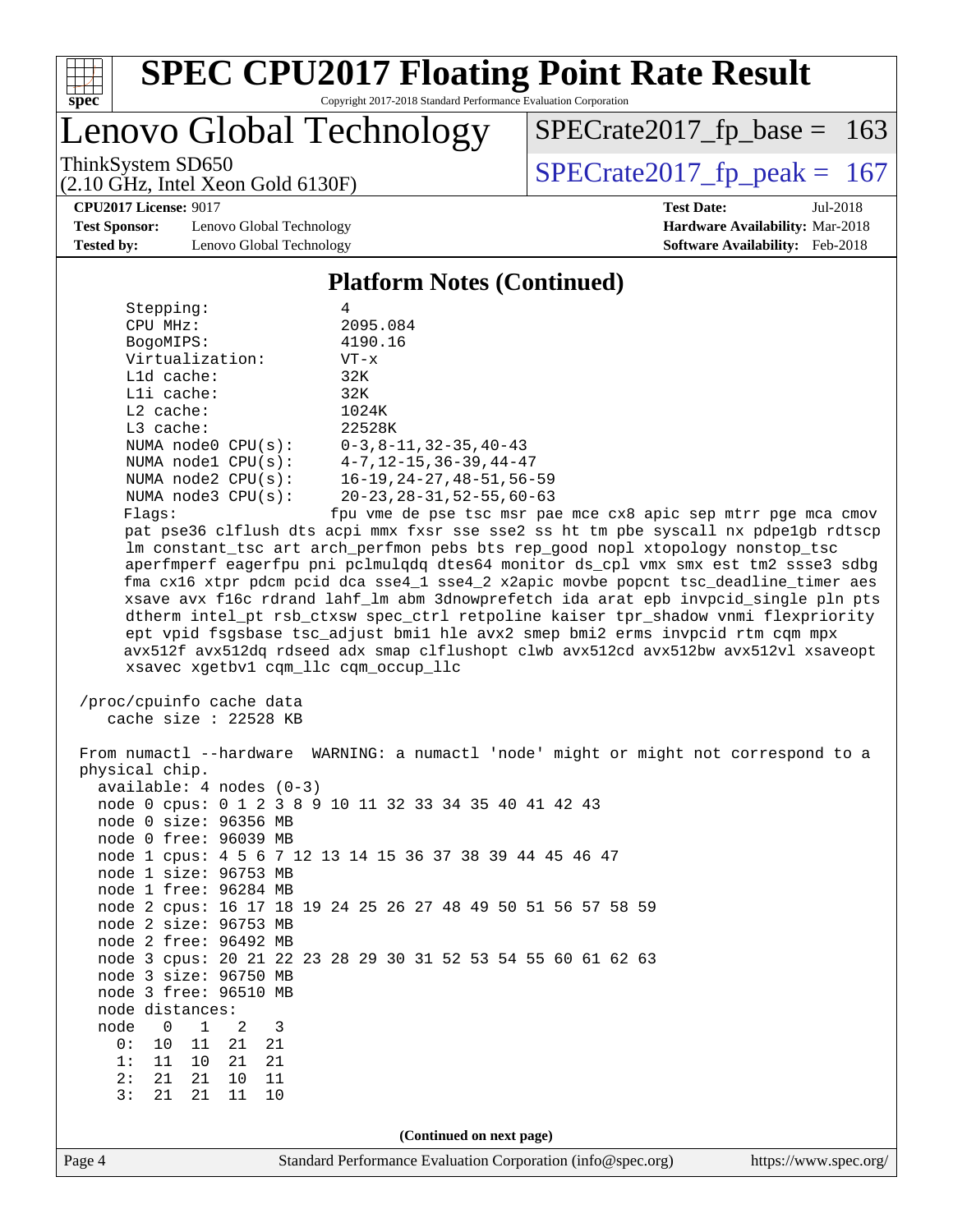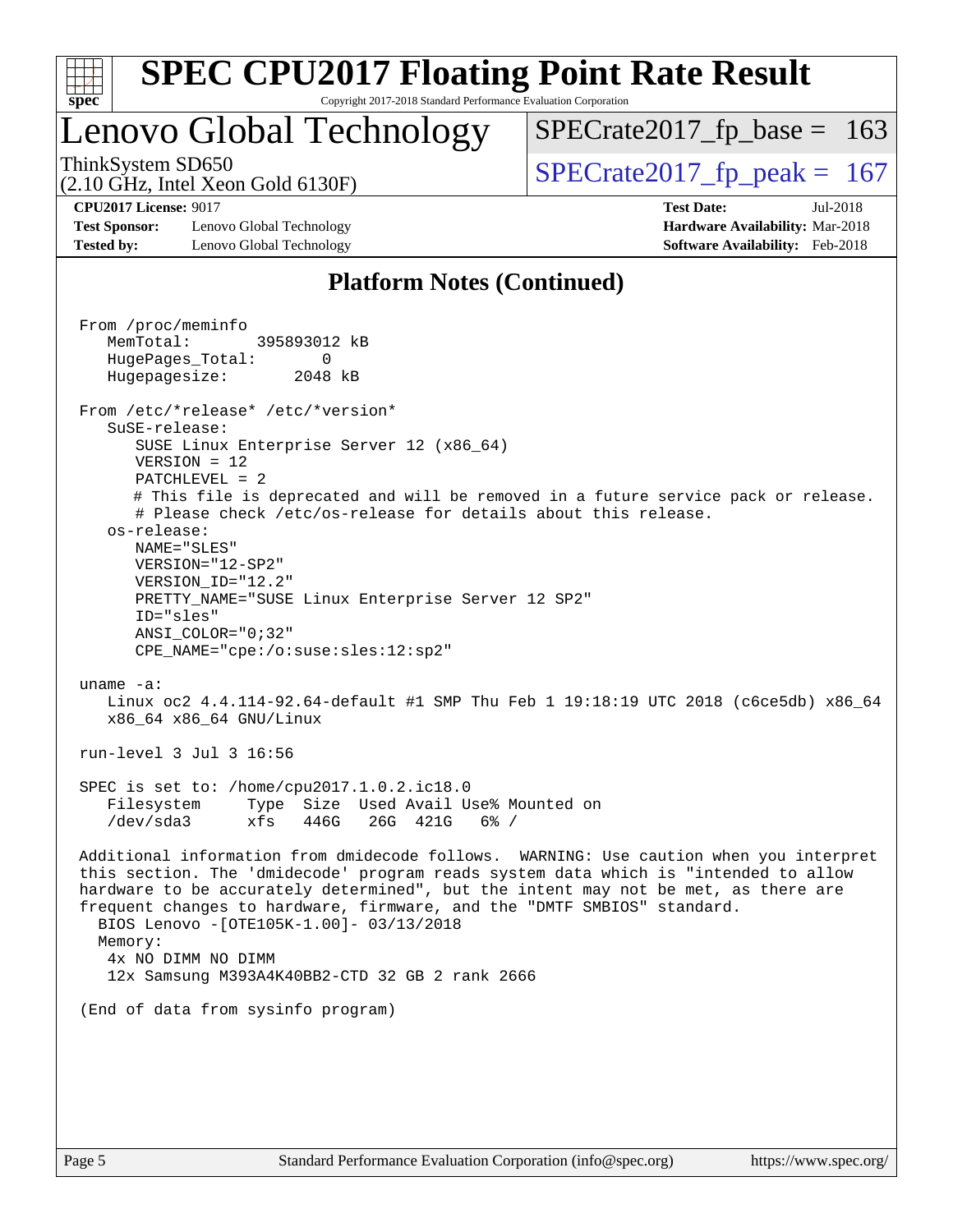

Copyright 2017-2018 Standard Performance Evaluation Corporation

# Lenovo Global Technology

ThinkSystem SD650<br>(2.10 GHz, Intel Xeon Gold 6130F) [SPECrate2017\\_fp\\_peak =](http://www.spec.org/auto/cpu2017/Docs/result-fields.html#SPECrate2017fppeak) 167

 $SPECTate2017_fp\_base = 163$ 

(2.10 GHz, Intel Xeon Gold 6130F)

**[CPU2017 License:](http://www.spec.org/auto/cpu2017/Docs/result-fields.html#CPU2017License)** 9017 **[Test Date:](http://www.spec.org/auto/cpu2017/Docs/result-fields.html#TestDate)** Jul-2018 **[Test Sponsor:](http://www.spec.org/auto/cpu2017/Docs/result-fields.html#TestSponsor)** Lenovo Global Technology **[Hardware Availability:](http://www.spec.org/auto/cpu2017/Docs/result-fields.html#HardwareAvailability)** Mar-2018 **[Tested by:](http://www.spec.org/auto/cpu2017/Docs/result-fields.html#Testedby)** Lenovo Global Technology **[Software Availability:](http://www.spec.org/auto/cpu2017/Docs/result-fields.html#SoftwareAvailability)** Feb-2018

### **[Compiler Version Notes](http://www.spec.org/auto/cpu2017/Docs/result-fields.html#CompilerVersionNotes)**

| (Continued on next page)                                                                                                                                                                         |  |
|--------------------------------------------------------------------------------------------------------------------------------------------------------------------------------------------------|--|
|                                                                                                                                                                                                  |  |
|                                                                                                                                                                                                  |  |
| icpc (ICC) 18.0.0 20170811<br>Copyright (C) 1985-2017 Intel Corporation. All rights reserved.<br>icc (ICC) 18.0.0 20170811<br>Copyright (C) 1985-2017 Intel Corporation.<br>All rights reserved. |  |
| 511.povray_r(peak) 526.blender_r(peak)<br>CC.                                                                                                                                                    |  |
| Copyright (C) 1985-2017 Intel Corporation. All rights reserved.                                                                                                                                  |  |
| icpc (ICC) 18.0.0 20170811<br>Copyright (C) 1985-2017 Intel Corporation. All rights reserved.<br>icc (ICC) 18.0.0 20170811                                                                       |  |
| $CC$ 511.povray $r(base)$ 526.blender $r(base)$                                                                                                                                                  |  |
| icpc (ICC) 18.0.0 20170811<br>Copyright (C) 1985-2017 Intel Corporation. All rights reserved.                                                                                                    |  |
| CXXC 508.namd_r(peak) 510.parest_r(peak)                                                                                                                                                         |  |
| icpc (ICC) 18.0.0 20170811<br>Copyright (C) 1985-2017 Intel Corporation. All rights reserved.                                                                                                    |  |
| CXXC $508.namd_r(base) 510.parest_r(base)$                                                                                                                                                       |  |
| icc (ICC) 18.0.0 20170811<br>Copyright (C) 1985-2017 Intel Corporation. All rights reserved.                                                                                                     |  |
| $519.1bm_r(peak) 544.nab_r(peak)$<br>CC.                                                                                                                                                         |  |
| icc (ICC) 18.0.0 20170811<br>Copyright (C) 1985-2017 Intel Corporation. All rights reserved.                                                                                                     |  |
| 519.1bm_r(base) 538.imagick_r(base, peak) 544.nab_r(base)<br>CC                                                                                                                                  |  |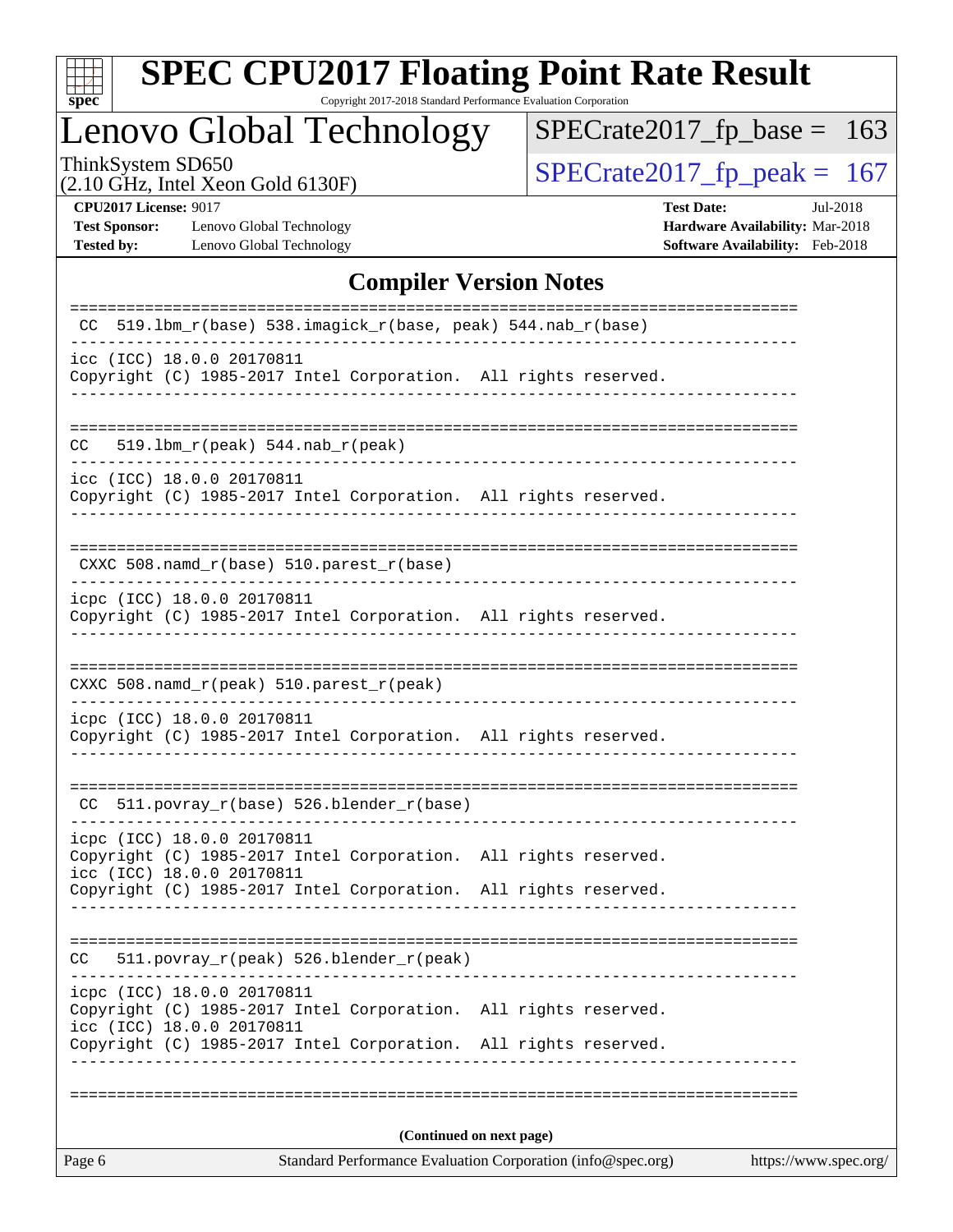

Copyright 2017-2018 Standard Performance Evaluation Corporation

Lenovo Global Technology

ThinkSystem SD650<br>  $(2.10 \text{ GHz})$  Intel Xeon Gold 6130F)<br> [SPECrate2017\\_fp\\_peak =](http://www.spec.org/auto/cpu2017/Docs/result-fields.html#SPECrate2017fppeak) 167

 $SPECTate2017_fp\_base = 163$ 

(2.10 GHz, Intel Xeon Gold 6130F)

**[Test Sponsor:](http://www.spec.org/auto/cpu2017/Docs/result-fields.html#TestSponsor)** Lenovo Global Technology **[Hardware Availability:](http://www.spec.org/auto/cpu2017/Docs/result-fields.html#HardwareAvailability)** Mar-2018 **[Tested by:](http://www.spec.org/auto/cpu2017/Docs/result-fields.html#Testedby)** Lenovo Global Technology **[Software Availability:](http://www.spec.org/auto/cpu2017/Docs/result-fields.html#SoftwareAvailability)** Feb-2018

**[CPU2017 License:](http://www.spec.org/auto/cpu2017/Docs/result-fields.html#CPU2017License)** 9017 **[Test Date:](http://www.spec.org/auto/cpu2017/Docs/result-fields.html#TestDate)** Jul-2018

### **[Compiler Version Notes \(Continued\)](http://www.spec.org/auto/cpu2017/Docs/result-fields.html#CompilerVersionNotes)**

| FC 507.cactuBSSN_r(base)                                                                                                      |                 |                                                                            |  |  |  |
|-------------------------------------------------------------------------------------------------------------------------------|-----------------|----------------------------------------------------------------------------|--|--|--|
| icpc (ICC) 18.0.0 20170811<br>Copyright (C) 1985-2017 Intel Corporation. All rights reserved.<br>icc (ICC) 18.0.0 20170811    |                 |                                                                            |  |  |  |
| Copyright (C) 1985-2017 Intel Corporation. All rights reserved.<br>ifort (IFORT) 18.0.0 20170811                              |                 |                                                                            |  |  |  |
| Copyright (C) 1985-2017 Intel Corporation. All rights reserved.                                                               |                 |                                                                            |  |  |  |
|                                                                                                                               |                 |                                                                            |  |  |  |
| 507.cactuBSSN_r(peak)<br>FC                                                                                                   |                 |                                                                            |  |  |  |
| icpc (ICC) 18.0.0 20170811<br>Copyright (C) 1985-2017 Intel Corporation. All rights reserved.<br>icc (ICC) 18.0.0 20170811    |                 |                                                                            |  |  |  |
| Copyright (C) 1985-2017 Intel Corporation. All rights reserved.<br>ifort (IFORT) 18.0.0 20170811                              |                 |                                                                            |  |  |  |
| Copyright (C) 1985-2017 Intel Corporation. All rights reserved.                                                               |                 |                                                                            |  |  |  |
|                                                                                                                               |                 |                                                                            |  |  |  |
|                                                                                                                               |                 | $FC$ 503.bwaves_r(base, peak) 549.fotonik3d_r(base, peak) 554.roms_r(base) |  |  |  |
| ifort (IFORT) 18.0.0 20170811<br>Copyright (C) 1985-2017 Intel Corporation. All rights reserved.                              |                 |                                                                            |  |  |  |
|                                                                                                                               |                 |                                                                            |  |  |  |
| $FC 554.rows_r (peak)$                                                                                                        |                 |                                                                            |  |  |  |
| ifort (IFORT) 18.0.0 20170811<br>Copyright (C) 1985-2017 Intel Corporation. All rights reserved.                              |                 |                                                                            |  |  |  |
|                                                                                                                               |                 |                                                                            |  |  |  |
| $CC$ 521.wrf_r(base) 527.cam4_r(base)                                                                                         |                 |                                                                            |  |  |  |
| ifort (IFORT) 18.0.0 20170811<br>Copyright (C) 1985-2017 Intel Corporation. All rights reserved.<br>icc (ICC) 18.0.0 20170811 |                 |                                                                            |  |  |  |
| Copyright (C) 1985-2017 Intel Corporation. All rights reserved.                                                               | _______________ |                                                                            |  |  |  |
| 521.wrf $r(\text{peak})$ 527.cam4 $r(\text{peak})$<br>CC.                                                                     |                 |                                                                            |  |  |  |
| (Continued on next page)                                                                                                      |                 |                                                                            |  |  |  |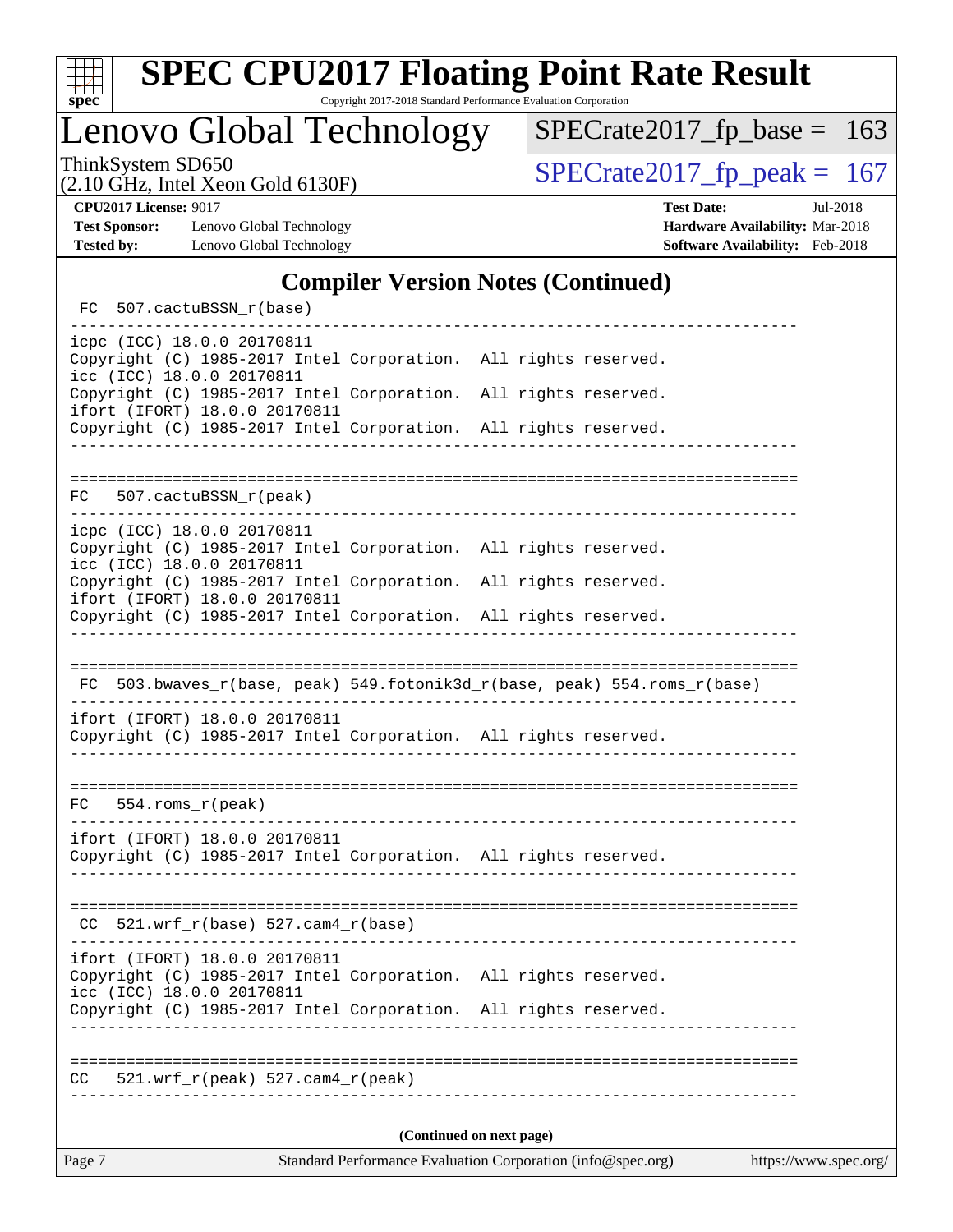

# Lenovo Global Technology

ThinkSystem SD650<br>(2.10 GHz, Intel Xeon Gold 6130F)  $\begin{array}{|l|l|}\n\hline\n\end{array}$  [SPECrate2017\\_fp\\_peak =](http://www.spec.org/auto/cpu2017/Docs/result-fields.html#SPECrate2017fppeak) 167

 $SPECTate2017_fp\_base = 163$ 

(2.10 GHz, Intel Xeon Gold 6130F)

**[CPU2017 License:](http://www.spec.org/auto/cpu2017/Docs/result-fields.html#CPU2017License)** 9017 **[Test Date:](http://www.spec.org/auto/cpu2017/Docs/result-fields.html#TestDate)** Jul-2018 **[Test Sponsor:](http://www.spec.org/auto/cpu2017/Docs/result-fields.html#TestSponsor)** Lenovo Global Technology **[Hardware Availability:](http://www.spec.org/auto/cpu2017/Docs/result-fields.html#HardwareAvailability)** Mar-2018

### **[Compiler Version Notes \(Continued\)](http://www.spec.org/auto/cpu2017/Docs/result-fields.html#CompilerVersionNotes)**

**[Tested by:](http://www.spec.org/auto/cpu2017/Docs/result-fields.html#Testedby)** Lenovo Global Technology **[Software Availability:](http://www.spec.org/auto/cpu2017/Docs/result-fields.html#SoftwareAvailability)** Feb-2018

ifort (IFORT) 18.0.0 20170811 Copyright (C) 1985-2017 Intel Corporation. All rights reserved. icc (ICC) 18.0.0 20170811 Copyright (C) 1985-2017 Intel Corporation. All rights reserved. ------------------------------------------------------------------------------

### **[Base Compiler Invocation](http://www.spec.org/auto/cpu2017/Docs/result-fields.html#BaseCompilerInvocation)**

[C benchmarks](http://www.spec.org/auto/cpu2017/Docs/result-fields.html#Cbenchmarks):  $i$ cc

[C++ benchmarks:](http://www.spec.org/auto/cpu2017/Docs/result-fields.html#CXXbenchmarks) [icpc](http://www.spec.org/cpu2017/results/res2018q3/cpu2017-20180709-07712.flags.html#user_CXXbase_intel_icpc_18.0_c510b6838c7f56d33e37e94d029a35b4a7bccf4766a728ee175e80a419847e808290a9b78be685c44ab727ea267ec2f070ec5dc83b407c0218cded6866a35d07)

[Fortran benchmarks](http://www.spec.org/auto/cpu2017/Docs/result-fields.html#Fortranbenchmarks): [ifort](http://www.spec.org/cpu2017/results/res2018q3/cpu2017-20180709-07712.flags.html#user_FCbase_intel_ifort_18.0_8111460550e3ca792625aed983ce982f94888b8b503583aa7ba2b8303487b4d8a21a13e7191a45c5fd58ff318f48f9492884d4413fa793fd88dd292cad7027ca)

[Benchmarks using both Fortran and C](http://www.spec.org/auto/cpu2017/Docs/result-fields.html#BenchmarksusingbothFortranandC): [ifort](http://www.spec.org/cpu2017/results/res2018q3/cpu2017-20180709-07712.flags.html#user_CC_FCbase_intel_ifort_18.0_8111460550e3ca792625aed983ce982f94888b8b503583aa7ba2b8303487b4d8a21a13e7191a45c5fd58ff318f48f9492884d4413fa793fd88dd292cad7027ca) [icc](http://www.spec.org/cpu2017/results/res2018q3/cpu2017-20180709-07712.flags.html#user_CC_FCbase_intel_icc_18.0_66fc1ee009f7361af1fbd72ca7dcefbb700085f36577c54f309893dd4ec40d12360134090235512931783d35fd58c0460139e722d5067c5574d8eaf2b3e37e92)

[Benchmarks using both C and C++](http://www.spec.org/auto/cpu2017/Docs/result-fields.html#BenchmarksusingbothCandCXX): [icpc](http://www.spec.org/cpu2017/results/res2018q3/cpu2017-20180709-07712.flags.html#user_CC_CXXbase_intel_icpc_18.0_c510b6838c7f56d33e37e94d029a35b4a7bccf4766a728ee175e80a419847e808290a9b78be685c44ab727ea267ec2f070ec5dc83b407c0218cded6866a35d07) [icc](http://www.spec.org/cpu2017/results/res2018q3/cpu2017-20180709-07712.flags.html#user_CC_CXXbase_intel_icc_18.0_66fc1ee009f7361af1fbd72ca7dcefbb700085f36577c54f309893dd4ec40d12360134090235512931783d35fd58c0460139e722d5067c5574d8eaf2b3e37e92)

[Benchmarks using Fortran, C, and C++:](http://www.spec.org/auto/cpu2017/Docs/result-fields.html#BenchmarksusingFortranCandCXX) [icpc](http://www.spec.org/cpu2017/results/res2018q3/cpu2017-20180709-07712.flags.html#user_CC_CXX_FCbase_intel_icpc_18.0_c510b6838c7f56d33e37e94d029a35b4a7bccf4766a728ee175e80a419847e808290a9b78be685c44ab727ea267ec2f070ec5dc83b407c0218cded6866a35d07) [icc](http://www.spec.org/cpu2017/results/res2018q3/cpu2017-20180709-07712.flags.html#user_CC_CXX_FCbase_intel_icc_18.0_66fc1ee009f7361af1fbd72ca7dcefbb700085f36577c54f309893dd4ec40d12360134090235512931783d35fd58c0460139e722d5067c5574d8eaf2b3e37e92) [ifort](http://www.spec.org/cpu2017/results/res2018q3/cpu2017-20180709-07712.flags.html#user_CC_CXX_FCbase_intel_ifort_18.0_8111460550e3ca792625aed983ce982f94888b8b503583aa7ba2b8303487b4d8a21a13e7191a45c5fd58ff318f48f9492884d4413fa793fd88dd292cad7027ca)

### **[Base Portability Flags](http://www.spec.org/auto/cpu2017/Docs/result-fields.html#BasePortabilityFlags)**

 503.bwaves\_r: [-DSPEC\\_LP64](http://www.spec.org/cpu2017/results/res2018q3/cpu2017-20180709-07712.flags.html#suite_basePORTABILITY503_bwaves_r_DSPEC_LP64) 507.cactuBSSN\_r: [-DSPEC\\_LP64](http://www.spec.org/cpu2017/results/res2018q3/cpu2017-20180709-07712.flags.html#suite_basePORTABILITY507_cactuBSSN_r_DSPEC_LP64) 508.namd\_r: [-DSPEC\\_LP64](http://www.spec.org/cpu2017/results/res2018q3/cpu2017-20180709-07712.flags.html#suite_basePORTABILITY508_namd_r_DSPEC_LP64) 510.parest\_r: [-DSPEC\\_LP64](http://www.spec.org/cpu2017/results/res2018q3/cpu2017-20180709-07712.flags.html#suite_basePORTABILITY510_parest_r_DSPEC_LP64) 511.povray\_r: [-DSPEC\\_LP64](http://www.spec.org/cpu2017/results/res2018q3/cpu2017-20180709-07712.flags.html#suite_basePORTABILITY511_povray_r_DSPEC_LP64) 519.lbm\_r: [-DSPEC\\_LP64](http://www.spec.org/cpu2017/results/res2018q3/cpu2017-20180709-07712.flags.html#suite_basePORTABILITY519_lbm_r_DSPEC_LP64) 521.wrf\_r: [-DSPEC\\_LP64](http://www.spec.org/cpu2017/results/res2018q3/cpu2017-20180709-07712.flags.html#suite_basePORTABILITY521_wrf_r_DSPEC_LP64) [-DSPEC\\_CASE\\_FLAG](http://www.spec.org/cpu2017/results/res2018q3/cpu2017-20180709-07712.flags.html#b521.wrf_r_baseCPORTABILITY_DSPEC_CASE_FLAG) [-convert big\\_endian](http://www.spec.org/cpu2017/results/res2018q3/cpu2017-20180709-07712.flags.html#user_baseFPORTABILITY521_wrf_r_convert_big_endian_c3194028bc08c63ac5d04de18c48ce6d347e4e562e8892b8bdbdc0214820426deb8554edfa529a3fb25a586e65a3d812c835984020483e7e73212c4d31a38223) 526.blender\_r: [-DSPEC\\_LP64](http://www.spec.org/cpu2017/results/res2018q3/cpu2017-20180709-07712.flags.html#suite_basePORTABILITY526_blender_r_DSPEC_LP64) [-DSPEC\\_LINUX](http://www.spec.org/cpu2017/results/res2018q3/cpu2017-20180709-07712.flags.html#b526.blender_r_baseCPORTABILITY_DSPEC_LINUX) [-funsigned-char](http://www.spec.org/cpu2017/results/res2018q3/cpu2017-20180709-07712.flags.html#user_baseCPORTABILITY526_blender_r_force_uchar_40c60f00ab013830e2dd6774aeded3ff59883ba5a1fc5fc14077f794d777847726e2a5858cbc7672e36e1b067e7e5c1d9a74f7176df07886a243d7cc18edfe67) 527.cam4\_r: [-DSPEC\\_LP64](http://www.spec.org/cpu2017/results/res2018q3/cpu2017-20180709-07712.flags.html#suite_basePORTABILITY527_cam4_r_DSPEC_LP64) [-DSPEC\\_CASE\\_FLAG](http://www.spec.org/cpu2017/results/res2018q3/cpu2017-20180709-07712.flags.html#b527.cam4_r_baseCPORTABILITY_DSPEC_CASE_FLAG) 538.imagick\_r: [-DSPEC\\_LP64](http://www.spec.org/cpu2017/results/res2018q3/cpu2017-20180709-07712.flags.html#suite_basePORTABILITY538_imagick_r_DSPEC_LP64) 544.nab\_r: [-DSPEC\\_LP64](http://www.spec.org/cpu2017/results/res2018q3/cpu2017-20180709-07712.flags.html#suite_basePORTABILITY544_nab_r_DSPEC_LP64) 549.fotonik3d\_r: [-DSPEC\\_LP64](http://www.spec.org/cpu2017/results/res2018q3/cpu2017-20180709-07712.flags.html#suite_basePORTABILITY549_fotonik3d_r_DSPEC_LP64) 554.roms\_r: [-DSPEC\\_LP64](http://www.spec.org/cpu2017/results/res2018q3/cpu2017-20180709-07712.flags.html#suite_basePORTABILITY554_roms_r_DSPEC_LP64)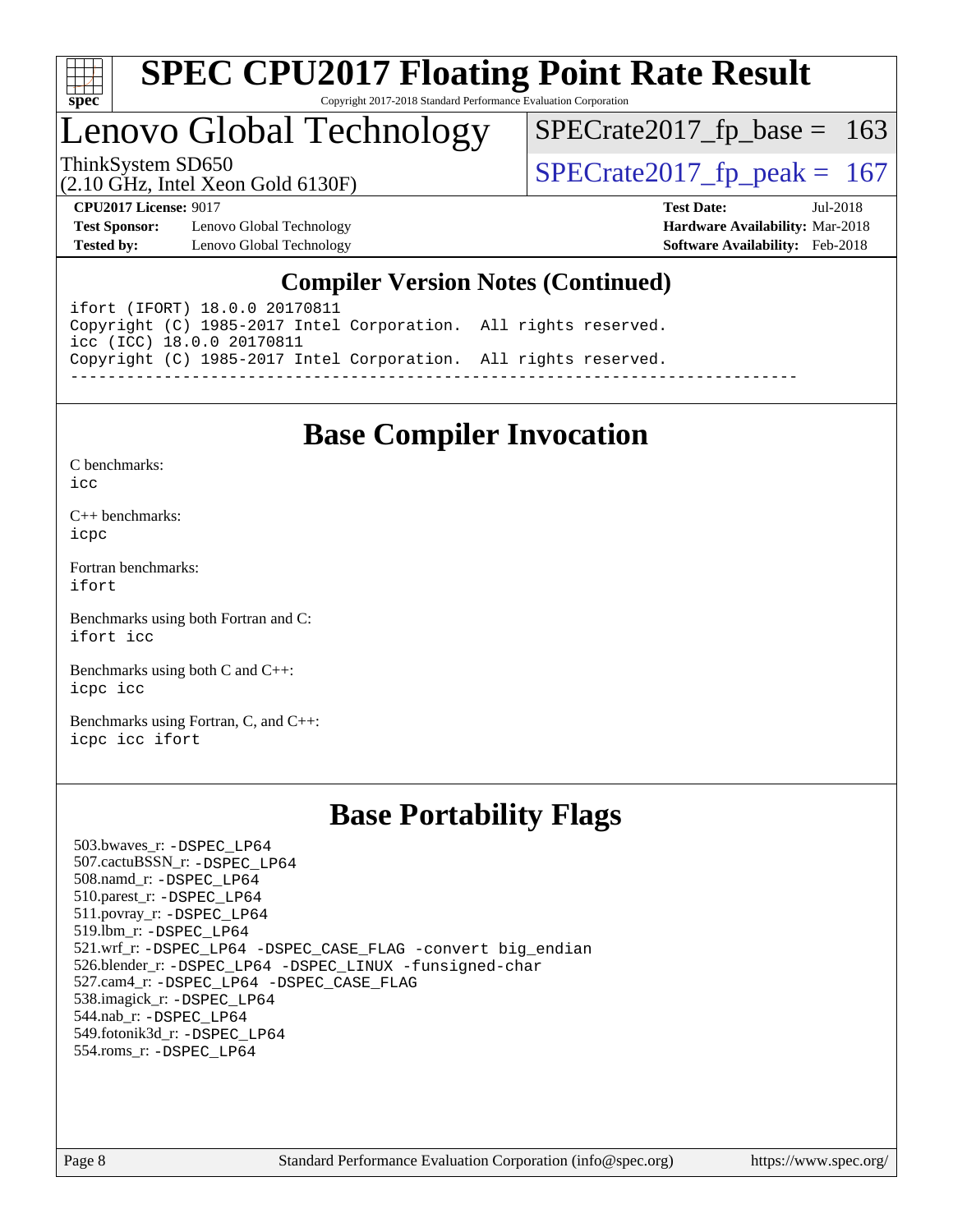

# Lenovo Global Technology

ThinkSystem SD650<br>  $\frac{10.047 \text{ J} \cdot \text{m/s}}{10.047 \text{ J} \cdot \text{m/s}}$  [SPECrate2017\\_fp\\_peak =](http://www.spec.org/auto/cpu2017/Docs/result-fields.html#SPECrate2017fppeak) 167

 $SPECTate2017_fp\_base = 163$ 

(2.10 GHz, Intel Xeon Gold 6130F)

**[Test Sponsor:](http://www.spec.org/auto/cpu2017/Docs/result-fields.html#TestSponsor)** Lenovo Global Technology **[Hardware Availability:](http://www.spec.org/auto/cpu2017/Docs/result-fields.html#HardwareAvailability)** Mar-2018 **[Tested by:](http://www.spec.org/auto/cpu2017/Docs/result-fields.html#Testedby)** Lenovo Global Technology **[Software Availability:](http://www.spec.org/auto/cpu2017/Docs/result-fields.html#SoftwareAvailability)** Feb-2018

**[CPU2017 License:](http://www.spec.org/auto/cpu2017/Docs/result-fields.html#CPU2017License)** 9017 **[Test Date:](http://www.spec.org/auto/cpu2017/Docs/result-fields.html#TestDate)** Jul-2018

# **[Base Optimization Flags](http://www.spec.org/auto/cpu2017/Docs/result-fields.html#BaseOptimizationFlags)**

[C benchmarks:](http://www.spec.org/auto/cpu2017/Docs/result-fields.html#Cbenchmarks)

[-xCORE-AVX2](http://www.spec.org/cpu2017/results/res2018q3/cpu2017-20180709-07712.flags.html#user_CCbase_f-xCORE-AVX2) [-ipo](http://www.spec.org/cpu2017/results/res2018q3/cpu2017-20180709-07712.flags.html#user_CCbase_f-ipo) [-O3](http://www.spec.org/cpu2017/results/res2018q3/cpu2017-20180709-07712.flags.html#user_CCbase_f-O3) [-no-prec-div](http://www.spec.org/cpu2017/results/res2018q3/cpu2017-20180709-07712.flags.html#user_CCbase_f-no-prec-div) [-qopt-prefetch](http://www.spec.org/cpu2017/results/res2018q3/cpu2017-20180709-07712.flags.html#user_CCbase_f-qopt-prefetch) [-ffinite-math-only](http://www.spec.org/cpu2017/results/res2018q3/cpu2017-20180709-07712.flags.html#user_CCbase_f_finite_math_only_cb91587bd2077682c4b38af759c288ed7c732db004271a9512da14a4f8007909a5f1427ecbf1a0fb78ff2a814402c6114ac565ca162485bbcae155b5e4258871) [-qopt-mem-layout-trans=3](http://www.spec.org/cpu2017/results/res2018q3/cpu2017-20180709-07712.flags.html#user_CCbase_f-qopt-mem-layout-trans_de80db37974c74b1f0e20d883f0b675c88c3b01e9d123adea9b28688d64333345fb62bc4a798493513fdb68f60282f9a726aa07f478b2f7113531aecce732043) [C++ benchmarks](http://www.spec.org/auto/cpu2017/Docs/result-fields.html#CXXbenchmarks): [-xCORE-AVX2](http://www.spec.org/cpu2017/results/res2018q3/cpu2017-20180709-07712.flags.html#user_CXXbase_f-xCORE-AVX2) [-ipo](http://www.spec.org/cpu2017/results/res2018q3/cpu2017-20180709-07712.flags.html#user_CXXbase_f-ipo) [-O3](http://www.spec.org/cpu2017/results/res2018q3/cpu2017-20180709-07712.flags.html#user_CXXbase_f-O3) [-no-prec-div](http://www.spec.org/cpu2017/results/res2018q3/cpu2017-20180709-07712.flags.html#user_CXXbase_f-no-prec-div) [-qopt-prefetch](http://www.spec.org/cpu2017/results/res2018q3/cpu2017-20180709-07712.flags.html#user_CXXbase_f-qopt-prefetch) [-ffinite-math-only](http://www.spec.org/cpu2017/results/res2018q3/cpu2017-20180709-07712.flags.html#user_CXXbase_f_finite_math_only_cb91587bd2077682c4b38af759c288ed7c732db004271a9512da14a4f8007909a5f1427ecbf1a0fb78ff2a814402c6114ac565ca162485bbcae155b5e4258871) [-qopt-mem-layout-trans=3](http://www.spec.org/cpu2017/results/res2018q3/cpu2017-20180709-07712.flags.html#user_CXXbase_f-qopt-mem-layout-trans_de80db37974c74b1f0e20d883f0b675c88c3b01e9d123adea9b28688d64333345fb62bc4a798493513fdb68f60282f9a726aa07f478b2f7113531aecce732043) [Fortran benchmarks:](http://www.spec.org/auto/cpu2017/Docs/result-fields.html#Fortranbenchmarks) [-xCORE-AVX2](http://www.spec.org/cpu2017/results/res2018q3/cpu2017-20180709-07712.flags.html#user_FCbase_f-xCORE-AVX2) [-ipo](http://www.spec.org/cpu2017/results/res2018q3/cpu2017-20180709-07712.flags.html#user_FCbase_f-ipo) [-O3](http://www.spec.org/cpu2017/results/res2018q3/cpu2017-20180709-07712.flags.html#user_FCbase_f-O3) [-no-prec-div](http://www.spec.org/cpu2017/results/res2018q3/cpu2017-20180709-07712.flags.html#user_FCbase_f-no-prec-div) [-qopt-prefetch](http://www.spec.org/cpu2017/results/res2018q3/cpu2017-20180709-07712.flags.html#user_FCbase_f-qopt-prefetch) [-ffinite-math-only](http://www.spec.org/cpu2017/results/res2018q3/cpu2017-20180709-07712.flags.html#user_FCbase_f_finite_math_only_cb91587bd2077682c4b38af759c288ed7c732db004271a9512da14a4f8007909a5f1427ecbf1a0fb78ff2a814402c6114ac565ca162485bbcae155b5e4258871) [-qopt-mem-layout-trans=3](http://www.spec.org/cpu2017/results/res2018q3/cpu2017-20180709-07712.flags.html#user_FCbase_f-qopt-mem-layout-trans_de80db37974c74b1f0e20d883f0b675c88c3b01e9d123adea9b28688d64333345fb62bc4a798493513fdb68f60282f9a726aa07f478b2f7113531aecce732043) [-nostandard-realloc-lhs](http://www.spec.org/cpu2017/results/res2018q3/cpu2017-20180709-07712.flags.html#user_FCbase_f_2003_std_realloc_82b4557e90729c0f113870c07e44d33d6f5a304b4f63d4c15d2d0f1fab99f5daaed73bdb9275d9ae411527f28b936061aa8b9c8f2d63842963b95c9dd6426b8a) [-align array32byte](http://www.spec.org/cpu2017/results/res2018q3/cpu2017-20180709-07712.flags.html#user_FCbase_align_array32byte_b982fe038af199962ba9a80c053b8342c548c85b40b8e86eb3cc33dee0d7986a4af373ac2d51c3f7cf710a18d62fdce2948f201cd044323541f22fc0fffc51b6) [Benchmarks using both Fortran and C:](http://www.spec.org/auto/cpu2017/Docs/result-fields.html#BenchmarksusingbothFortranandC) [-xCORE-AVX2](http://www.spec.org/cpu2017/results/res2018q3/cpu2017-20180709-07712.flags.html#user_CC_FCbase_f-xCORE-AVX2) [-ipo](http://www.spec.org/cpu2017/results/res2018q3/cpu2017-20180709-07712.flags.html#user_CC_FCbase_f-ipo) [-O3](http://www.spec.org/cpu2017/results/res2018q3/cpu2017-20180709-07712.flags.html#user_CC_FCbase_f-O3) [-no-prec-div](http://www.spec.org/cpu2017/results/res2018q3/cpu2017-20180709-07712.flags.html#user_CC_FCbase_f-no-prec-div) [-qopt-prefetch](http://www.spec.org/cpu2017/results/res2018q3/cpu2017-20180709-07712.flags.html#user_CC_FCbase_f-qopt-prefetch) [-ffinite-math-only](http://www.spec.org/cpu2017/results/res2018q3/cpu2017-20180709-07712.flags.html#user_CC_FCbase_f_finite_math_only_cb91587bd2077682c4b38af759c288ed7c732db004271a9512da14a4f8007909a5f1427ecbf1a0fb78ff2a814402c6114ac565ca162485bbcae155b5e4258871) [-qopt-mem-layout-trans=3](http://www.spec.org/cpu2017/results/res2018q3/cpu2017-20180709-07712.flags.html#user_CC_FCbase_f-qopt-mem-layout-trans_de80db37974c74b1f0e20d883f0b675c88c3b01e9d123adea9b28688d64333345fb62bc4a798493513fdb68f60282f9a726aa07f478b2f7113531aecce732043) [-nostandard-realloc-lhs](http://www.spec.org/cpu2017/results/res2018q3/cpu2017-20180709-07712.flags.html#user_CC_FCbase_f_2003_std_realloc_82b4557e90729c0f113870c07e44d33d6f5a304b4f63d4c15d2d0f1fab99f5daaed73bdb9275d9ae411527f28b936061aa8b9c8f2d63842963b95c9dd6426b8a) [-align array32byte](http://www.spec.org/cpu2017/results/res2018q3/cpu2017-20180709-07712.flags.html#user_CC_FCbase_align_array32byte_b982fe038af199962ba9a80c053b8342c548c85b40b8e86eb3cc33dee0d7986a4af373ac2d51c3f7cf710a18d62fdce2948f201cd044323541f22fc0fffc51b6) [Benchmarks using both C and C++](http://www.spec.org/auto/cpu2017/Docs/result-fields.html#BenchmarksusingbothCandCXX): [-xCORE-AVX2](http://www.spec.org/cpu2017/results/res2018q3/cpu2017-20180709-07712.flags.html#user_CC_CXXbase_f-xCORE-AVX2) [-ipo](http://www.spec.org/cpu2017/results/res2018q3/cpu2017-20180709-07712.flags.html#user_CC_CXXbase_f-ipo) [-O3](http://www.spec.org/cpu2017/results/res2018q3/cpu2017-20180709-07712.flags.html#user_CC_CXXbase_f-O3) [-no-prec-div](http://www.spec.org/cpu2017/results/res2018q3/cpu2017-20180709-07712.flags.html#user_CC_CXXbase_f-no-prec-div) [-qopt-prefetch](http://www.spec.org/cpu2017/results/res2018q3/cpu2017-20180709-07712.flags.html#user_CC_CXXbase_f-qopt-prefetch) [-ffinite-math-only](http://www.spec.org/cpu2017/results/res2018q3/cpu2017-20180709-07712.flags.html#user_CC_CXXbase_f_finite_math_only_cb91587bd2077682c4b38af759c288ed7c732db004271a9512da14a4f8007909a5f1427ecbf1a0fb78ff2a814402c6114ac565ca162485bbcae155b5e4258871) [-qopt-mem-layout-trans=3](http://www.spec.org/cpu2017/results/res2018q3/cpu2017-20180709-07712.flags.html#user_CC_CXXbase_f-qopt-mem-layout-trans_de80db37974c74b1f0e20d883f0b675c88c3b01e9d123adea9b28688d64333345fb62bc4a798493513fdb68f60282f9a726aa07f478b2f7113531aecce732043) [Benchmarks using Fortran, C, and C++](http://www.spec.org/auto/cpu2017/Docs/result-fields.html#BenchmarksusingFortranCandCXX): [-xCORE-AVX2](http://www.spec.org/cpu2017/results/res2018q3/cpu2017-20180709-07712.flags.html#user_CC_CXX_FCbase_f-xCORE-AVX2) [-ipo](http://www.spec.org/cpu2017/results/res2018q3/cpu2017-20180709-07712.flags.html#user_CC_CXX_FCbase_f-ipo) [-O3](http://www.spec.org/cpu2017/results/res2018q3/cpu2017-20180709-07712.flags.html#user_CC_CXX_FCbase_f-O3) [-no-prec-div](http://www.spec.org/cpu2017/results/res2018q3/cpu2017-20180709-07712.flags.html#user_CC_CXX_FCbase_f-no-prec-div) [-qopt-prefetch](http://www.spec.org/cpu2017/results/res2018q3/cpu2017-20180709-07712.flags.html#user_CC_CXX_FCbase_f-qopt-prefetch) [-ffinite-math-only](http://www.spec.org/cpu2017/results/res2018q3/cpu2017-20180709-07712.flags.html#user_CC_CXX_FCbase_f_finite_math_only_cb91587bd2077682c4b38af759c288ed7c732db004271a9512da14a4f8007909a5f1427ecbf1a0fb78ff2a814402c6114ac565ca162485bbcae155b5e4258871)

[-qopt-mem-layout-trans=3](http://www.spec.org/cpu2017/results/res2018q3/cpu2017-20180709-07712.flags.html#user_CC_CXX_FCbase_f-qopt-mem-layout-trans_de80db37974c74b1f0e20d883f0b675c88c3b01e9d123adea9b28688d64333345fb62bc4a798493513fdb68f60282f9a726aa07f478b2f7113531aecce732043) [-nostandard-realloc-lhs](http://www.spec.org/cpu2017/results/res2018q3/cpu2017-20180709-07712.flags.html#user_CC_CXX_FCbase_f_2003_std_realloc_82b4557e90729c0f113870c07e44d33d6f5a304b4f63d4c15d2d0f1fab99f5daaed73bdb9275d9ae411527f28b936061aa8b9c8f2d63842963b95c9dd6426b8a) [-align array32byte](http://www.spec.org/cpu2017/results/res2018q3/cpu2017-20180709-07712.flags.html#user_CC_CXX_FCbase_align_array32byte_b982fe038af199962ba9a80c053b8342c548c85b40b8e86eb3cc33dee0d7986a4af373ac2d51c3f7cf710a18d62fdce2948f201cd044323541f22fc0fffc51b6)

## **[Base Other Flags](http://www.spec.org/auto/cpu2017/Docs/result-fields.html#BaseOtherFlags)**

[C benchmarks](http://www.spec.org/auto/cpu2017/Docs/result-fields.html#Cbenchmarks):  $-m64 - std = c11$  $-m64 - std = c11$ [C++ benchmarks:](http://www.spec.org/auto/cpu2017/Docs/result-fields.html#CXXbenchmarks) [-m64](http://www.spec.org/cpu2017/results/res2018q3/cpu2017-20180709-07712.flags.html#user_CXXbase_intel_intel64_18.0_af43caccfc8ded86e7699f2159af6efc7655f51387b94da716254467f3c01020a5059329e2569e4053f409e7c9202a7efc638f7a6d1ffb3f52dea4a3e31d82ab) [Fortran benchmarks](http://www.spec.org/auto/cpu2017/Docs/result-fields.html#Fortranbenchmarks): [-m64](http://www.spec.org/cpu2017/results/res2018q3/cpu2017-20180709-07712.flags.html#user_FCbase_intel_intel64_18.0_af43caccfc8ded86e7699f2159af6efc7655f51387b94da716254467f3c01020a5059329e2569e4053f409e7c9202a7efc638f7a6d1ffb3f52dea4a3e31d82ab) [Benchmarks using both Fortran and C](http://www.spec.org/auto/cpu2017/Docs/result-fields.html#BenchmarksusingbothFortranandC):  $-m64$   $-std=cl1$ [Benchmarks using both C and C++](http://www.spec.org/auto/cpu2017/Docs/result-fields.html#BenchmarksusingbothCandCXX):  $-m64 - std= c11$  $-m64 - std= c11$ [Benchmarks using Fortran, C, and C++:](http://www.spec.org/auto/cpu2017/Docs/result-fields.html#BenchmarksusingFortranCandCXX)  $-m64 - std = c11$  $-m64 - std = c11$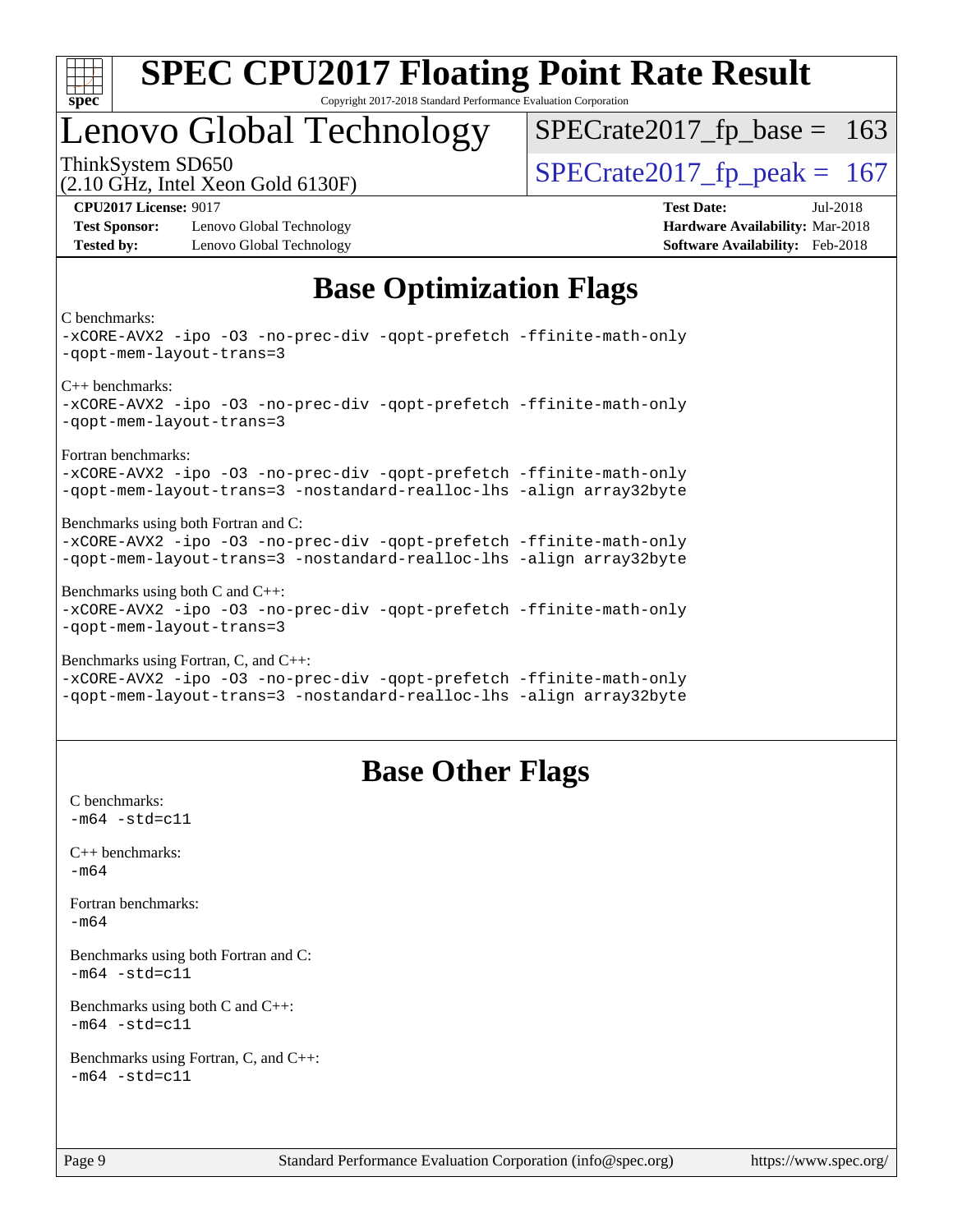| S<br>e<br>U<br>U |  |  |  |  |  |
|------------------|--|--|--|--|--|

# Lenovo Global Technology

ThinkSystem SD650<br>(2.10 GHz, Intel Xeon Gold 6130F)  $\begin{array}{|l|l|}\n\hline\n\end{array}$  [SPECrate2017\\_fp\\_peak =](http://www.spec.org/auto/cpu2017/Docs/result-fields.html#SPECrate2017fppeak) 167  $SPECTate2017_fp\_base = 163$ 

(2.10 GHz, Intel Xeon Gold 6130F)

**[Test Sponsor:](http://www.spec.org/auto/cpu2017/Docs/result-fields.html#TestSponsor)** Lenovo Global Technology **[Hardware Availability:](http://www.spec.org/auto/cpu2017/Docs/result-fields.html#HardwareAvailability)** Mar-2018 **[Tested by:](http://www.spec.org/auto/cpu2017/Docs/result-fields.html#Testedby)** Lenovo Global Technology **[Software Availability:](http://www.spec.org/auto/cpu2017/Docs/result-fields.html#SoftwareAvailability)** Feb-2018

**[CPU2017 License:](http://www.spec.org/auto/cpu2017/Docs/result-fields.html#CPU2017License)** 9017 **[Test Date:](http://www.spec.org/auto/cpu2017/Docs/result-fields.html#TestDate)** Jul-2018

# **[Peak Compiler Invocation](http://www.spec.org/auto/cpu2017/Docs/result-fields.html#PeakCompilerInvocation)**

[C benchmarks](http://www.spec.org/auto/cpu2017/Docs/result-fields.html#Cbenchmarks):

[icc](http://www.spec.org/cpu2017/results/res2018q3/cpu2017-20180709-07712.flags.html#user_CCpeak_intel_icc_18.0_66fc1ee009f7361af1fbd72ca7dcefbb700085f36577c54f309893dd4ec40d12360134090235512931783d35fd58c0460139e722d5067c5574d8eaf2b3e37e92)

[C++ benchmarks:](http://www.spec.org/auto/cpu2017/Docs/result-fields.html#CXXbenchmarks) [icpc](http://www.spec.org/cpu2017/results/res2018q3/cpu2017-20180709-07712.flags.html#user_CXXpeak_intel_icpc_18.0_c510b6838c7f56d33e37e94d029a35b4a7bccf4766a728ee175e80a419847e808290a9b78be685c44ab727ea267ec2f070ec5dc83b407c0218cded6866a35d07)

[Fortran benchmarks](http://www.spec.org/auto/cpu2017/Docs/result-fields.html#Fortranbenchmarks): [ifort](http://www.spec.org/cpu2017/results/res2018q3/cpu2017-20180709-07712.flags.html#user_FCpeak_intel_ifort_18.0_8111460550e3ca792625aed983ce982f94888b8b503583aa7ba2b8303487b4d8a21a13e7191a45c5fd58ff318f48f9492884d4413fa793fd88dd292cad7027ca)

[Benchmarks using both Fortran and C](http://www.spec.org/auto/cpu2017/Docs/result-fields.html#BenchmarksusingbothFortranandC): [ifort](http://www.spec.org/cpu2017/results/res2018q3/cpu2017-20180709-07712.flags.html#user_CC_FCpeak_intel_ifort_18.0_8111460550e3ca792625aed983ce982f94888b8b503583aa7ba2b8303487b4d8a21a13e7191a45c5fd58ff318f48f9492884d4413fa793fd88dd292cad7027ca) [icc](http://www.spec.org/cpu2017/results/res2018q3/cpu2017-20180709-07712.flags.html#user_CC_FCpeak_intel_icc_18.0_66fc1ee009f7361af1fbd72ca7dcefbb700085f36577c54f309893dd4ec40d12360134090235512931783d35fd58c0460139e722d5067c5574d8eaf2b3e37e92)

[Benchmarks using both C and C++:](http://www.spec.org/auto/cpu2017/Docs/result-fields.html#BenchmarksusingbothCandCXX) [icpc](http://www.spec.org/cpu2017/results/res2018q3/cpu2017-20180709-07712.flags.html#user_CC_CXXpeak_intel_icpc_18.0_c510b6838c7f56d33e37e94d029a35b4a7bccf4766a728ee175e80a419847e808290a9b78be685c44ab727ea267ec2f070ec5dc83b407c0218cded6866a35d07) [icc](http://www.spec.org/cpu2017/results/res2018q3/cpu2017-20180709-07712.flags.html#user_CC_CXXpeak_intel_icc_18.0_66fc1ee009f7361af1fbd72ca7dcefbb700085f36577c54f309893dd4ec40d12360134090235512931783d35fd58c0460139e722d5067c5574d8eaf2b3e37e92)

[Benchmarks using Fortran, C, and C++](http://www.spec.org/auto/cpu2017/Docs/result-fields.html#BenchmarksusingFortranCandCXX): [icpc](http://www.spec.org/cpu2017/results/res2018q3/cpu2017-20180709-07712.flags.html#user_CC_CXX_FCpeak_intel_icpc_18.0_c510b6838c7f56d33e37e94d029a35b4a7bccf4766a728ee175e80a419847e808290a9b78be685c44ab727ea267ec2f070ec5dc83b407c0218cded6866a35d07) [icc](http://www.spec.org/cpu2017/results/res2018q3/cpu2017-20180709-07712.flags.html#user_CC_CXX_FCpeak_intel_icc_18.0_66fc1ee009f7361af1fbd72ca7dcefbb700085f36577c54f309893dd4ec40d12360134090235512931783d35fd58c0460139e722d5067c5574d8eaf2b3e37e92) [ifort](http://www.spec.org/cpu2017/results/res2018q3/cpu2017-20180709-07712.flags.html#user_CC_CXX_FCpeak_intel_ifort_18.0_8111460550e3ca792625aed983ce982f94888b8b503583aa7ba2b8303487b4d8a21a13e7191a45c5fd58ff318f48f9492884d4413fa793fd88dd292cad7027ca)

## **[Peak Portability Flags](http://www.spec.org/auto/cpu2017/Docs/result-fields.html#PeakPortabilityFlags)**

Same as Base Portability Flags

## **[Peak Optimization Flags](http://www.spec.org/auto/cpu2017/Docs/result-fields.html#PeakOptimizationFlags)**

[C benchmarks](http://www.spec.org/auto/cpu2017/Docs/result-fields.html#Cbenchmarks):

 519.lbm\_r: [-prof-gen](http://www.spec.org/cpu2017/results/res2018q3/cpu2017-20180709-07712.flags.html#user_peakPASS1_CFLAGSPASS1_LDFLAGS519_lbm_r_prof_gen_5aa4926d6013ddb2a31985c654b3eb18169fc0c6952a63635c234f711e6e63dd76e94ad52365559451ec499a2cdb89e4dc58ba4c67ef54ca681ffbe1461d6b36)(pass 1) [-prof-use](http://www.spec.org/cpu2017/results/res2018q3/cpu2017-20180709-07712.flags.html#user_peakPASS2_CFLAGSPASS2_LDFLAGS519_lbm_r_prof_use_1a21ceae95f36a2b53c25747139a6c16ca95bd9def2a207b4f0849963b97e94f5260e30a0c64f4bb623698870e679ca08317ef8150905d41bd88c6f78df73f19)(pass 2) [-ipo](http://www.spec.org/cpu2017/results/res2018q3/cpu2017-20180709-07712.flags.html#user_peakPASS1_COPTIMIZEPASS2_COPTIMIZE519_lbm_r_f-ipo) [-xCORE-AVX2](http://www.spec.org/cpu2017/results/res2018q3/cpu2017-20180709-07712.flags.html#user_peakPASS2_COPTIMIZE519_lbm_r_f-xCORE-AVX2) [-O3](http://www.spec.org/cpu2017/results/res2018q3/cpu2017-20180709-07712.flags.html#user_peakPASS1_COPTIMIZEPASS2_COPTIMIZE519_lbm_r_f-O3) [-no-prec-div](http://www.spec.org/cpu2017/results/res2018q3/cpu2017-20180709-07712.flags.html#user_peakPASS1_COPTIMIZEPASS2_COPTIMIZE519_lbm_r_f-no-prec-div) [-qopt-prefetch](http://www.spec.org/cpu2017/results/res2018q3/cpu2017-20180709-07712.flags.html#user_peakPASS1_COPTIMIZEPASS2_COPTIMIZE519_lbm_r_f-qopt-prefetch) [-ffinite-math-only](http://www.spec.org/cpu2017/results/res2018q3/cpu2017-20180709-07712.flags.html#user_peakPASS1_COPTIMIZEPASS2_COPTIMIZE519_lbm_r_f_finite_math_only_cb91587bd2077682c4b38af759c288ed7c732db004271a9512da14a4f8007909a5f1427ecbf1a0fb78ff2a814402c6114ac565ca162485bbcae155b5e4258871) [-qopt-mem-layout-trans=3](http://www.spec.org/cpu2017/results/res2018q3/cpu2017-20180709-07712.flags.html#user_peakPASS1_COPTIMIZEPASS2_COPTIMIZE519_lbm_r_f-qopt-mem-layout-trans_de80db37974c74b1f0e20d883f0b675c88c3b01e9d123adea9b28688d64333345fb62bc4a798493513fdb68f60282f9a726aa07f478b2f7113531aecce732043) 538.imagick\_r: [-xCORE-AVX2](http://www.spec.org/cpu2017/results/res2018q3/cpu2017-20180709-07712.flags.html#user_peakCOPTIMIZE538_imagick_r_f-xCORE-AVX2) [-ipo](http://www.spec.org/cpu2017/results/res2018q3/cpu2017-20180709-07712.flags.html#user_peakCOPTIMIZE538_imagick_r_f-ipo) [-O3](http://www.spec.org/cpu2017/results/res2018q3/cpu2017-20180709-07712.flags.html#user_peakCOPTIMIZE538_imagick_r_f-O3) [-no-prec-div](http://www.spec.org/cpu2017/results/res2018q3/cpu2017-20180709-07712.flags.html#user_peakCOPTIMIZE538_imagick_r_f-no-prec-div) [-qopt-prefetch](http://www.spec.org/cpu2017/results/res2018q3/cpu2017-20180709-07712.flags.html#user_peakCOPTIMIZE538_imagick_r_f-qopt-prefetch) [-ffinite-math-only](http://www.spec.org/cpu2017/results/res2018q3/cpu2017-20180709-07712.flags.html#user_peakCOPTIMIZE538_imagick_r_f_finite_math_only_cb91587bd2077682c4b38af759c288ed7c732db004271a9512da14a4f8007909a5f1427ecbf1a0fb78ff2a814402c6114ac565ca162485bbcae155b5e4258871) [-qopt-mem-layout-trans=3](http://www.spec.org/cpu2017/results/res2018q3/cpu2017-20180709-07712.flags.html#user_peakCOPTIMIZE538_imagick_r_f-qopt-mem-layout-trans_de80db37974c74b1f0e20d883f0b675c88c3b01e9d123adea9b28688d64333345fb62bc4a798493513fdb68f60282f9a726aa07f478b2f7113531aecce732043) 544.nab\_r: Same as 519.lbm\_r [C++ benchmarks:](http://www.spec.org/auto/cpu2017/Docs/result-fields.html#CXXbenchmarks) [-prof-gen](http://www.spec.org/cpu2017/results/res2018q3/cpu2017-20180709-07712.flags.html#user_CXXpeak_prof_gen_5aa4926d6013ddb2a31985c654b3eb18169fc0c6952a63635c234f711e6e63dd76e94ad52365559451ec499a2cdb89e4dc58ba4c67ef54ca681ffbe1461d6b36)(pass 1) [-prof-use](http://www.spec.org/cpu2017/results/res2018q3/cpu2017-20180709-07712.flags.html#user_CXXpeak_prof_use_1a21ceae95f36a2b53c25747139a6c16ca95bd9def2a207b4f0849963b97e94f5260e30a0c64f4bb623698870e679ca08317ef8150905d41bd88c6f78df73f19)(pass 2) [-ipo](http://www.spec.org/cpu2017/results/res2018q3/cpu2017-20180709-07712.flags.html#user_CXXpeak_f-ipo) [-xCORE-AVX2](http://www.spec.org/cpu2017/results/res2018q3/cpu2017-20180709-07712.flags.html#user_CXXpeak_f-xCORE-AVX2) [-O3](http://www.spec.org/cpu2017/results/res2018q3/cpu2017-20180709-07712.flags.html#user_CXXpeak_f-O3) [-no-prec-div](http://www.spec.org/cpu2017/results/res2018q3/cpu2017-20180709-07712.flags.html#user_CXXpeak_f-no-prec-div) [-qopt-prefetch](http://www.spec.org/cpu2017/results/res2018q3/cpu2017-20180709-07712.flags.html#user_CXXpeak_f-qopt-prefetch) [-ffinite-math-only](http://www.spec.org/cpu2017/results/res2018q3/cpu2017-20180709-07712.flags.html#user_CXXpeak_f_finite_math_only_cb91587bd2077682c4b38af759c288ed7c732db004271a9512da14a4f8007909a5f1427ecbf1a0fb78ff2a814402c6114ac565ca162485bbcae155b5e4258871) [-qopt-mem-layout-trans=3](http://www.spec.org/cpu2017/results/res2018q3/cpu2017-20180709-07712.flags.html#user_CXXpeak_f-qopt-mem-layout-trans_de80db37974c74b1f0e20d883f0b675c88c3b01e9d123adea9b28688d64333345fb62bc4a798493513fdb68f60282f9a726aa07f478b2f7113531aecce732043) [Fortran benchmarks](http://www.spec.org/auto/cpu2017/Docs/result-fields.html#Fortranbenchmarks): **(Continued on next page)**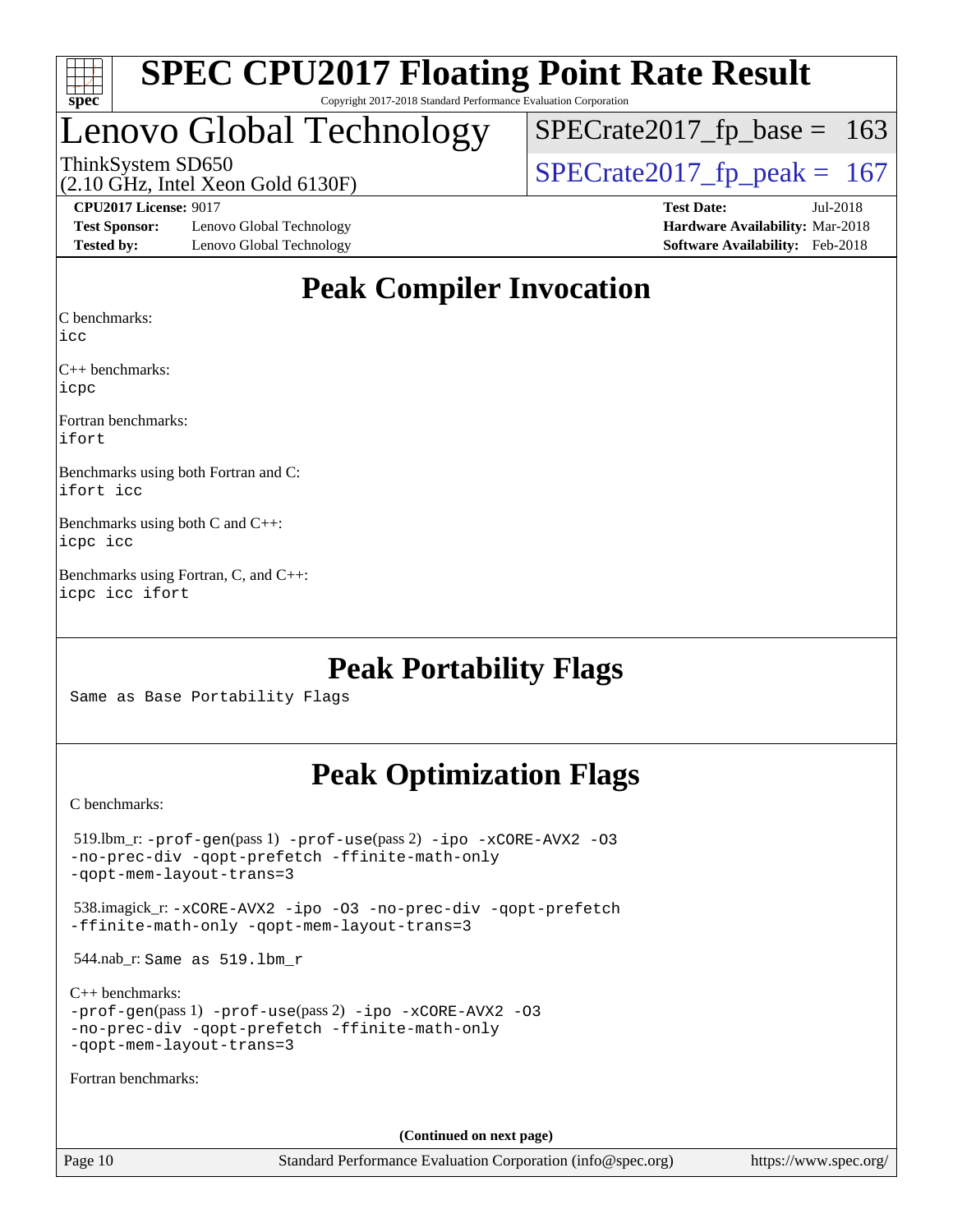

Copyright 2017-2018 Standard Performance Evaluation Corporation

# Lenovo Global Technology

ThinkSystem SD650<br>  $(2.10 \text{ GHz})$  Intel Xeon Gold 6130F)<br> [SPECrate2017\\_fp\\_peak =](http://www.spec.org/auto/cpu2017/Docs/result-fields.html#SPECrate2017fppeak) 167

 $SPECTate2017_fp\_base = 163$ 

(2.10 GHz, Intel Xeon Gold 6130F)

**[Test Sponsor:](http://www.spec.org/auto/cpu2017/Docs/result-fields.html#TestSponsor)** Lenovo Global Technology **[Hardware Availability:](http://www.spec.org/auto/cpu2017/Docs/result-fields.html#HardwareAvailability)** Mar-2018 **[Tested by:](http://www.spec.org/auto/cpu2017/Docs/result-fields.html#Testedby)** Lenovo Global Technology **[Software Availability:](http://www.spec.org/auto/cpu2017/Docs/result-fields.html#SoftwareAvailability)** Feb-2018

**[CPU2017 License:](http://www.spec.org/auto/cpu2017/Docs/result-fields.html#CPU2017License)** 9017 **[Test Date:](http://www.spec.org/auto/cpu2017/Docs/result-fields.html#TestDate)** Jul-2018

# **[Peak Optimization Flags \(Continued\)](http://www.spec.org/auto/cpu2017/Docs/result-fields.html#PeakOptimizationFlags)**

| -ffinite-math-only -qopt-mem-layout-trans=3<br>-nostandard-realloc-lhs -align array32byte                           | 503.bwaves_r: -xCORE-AVX2 -ipo -03 -no-prec-div -qopt-prefetch                                                                  |
|---------------------------------------------------------------------------------------------------------------------|---------------------------------------------------------------------------------------------------------------------------------|
| 549.fotonik3d_r: Same as 503.bwaves_r                                                                               |                                                                                                                                 |
| -no-prec-div -qopt-prefetch -ffinite-math-only<br>-align array32byte                                                | 554.roms_r:-prof-gen(pass 1) -prof-use(pass 2) -ipo -xCORE-AVX2 -03<br>-qopt-mem-layout-trans=3 -nostandard-realloc-lhs         |
| Benchmarks using both Fortran and C:<br>-no-prec-div -qopt-prefetch -ffinite-math-only                              | -prof-gen(pass 1) -prof-use(pass 2) -ipo -xCORE-AVX2 -03<br>-qopt-mem-layout-trans=3 -nostandard-realloc-lhs -align array32byte |
| Benchmarks using both $C$ and $C++$ :<br>-no-prec-div -qopt-prefetch -ffinite-math-only<br>-qopt-mem-layout-trans=3 | -prof-gen(pass 1) -prof-use(pass 2) -ipo -xCORE-AVX2 -03                                                                        |
| Benchmarks using Fortran, C, and C++:<br>-no-prec-div -qopt-prefetch -ffinite-math-only                             | -prof-gen(pass 1) -prof-use(pass 2) -ipo -xCORE-AVX2 -03<br>-qopt-mem-layout-trans=3 -nostandard-realloc-lhs -align array32byte |
|                                                                                                                     | <b>Peak Other Flags</b>                                                                                                         |
| C benchmarks:<br>$-m64 - std= c11$                                                                                  |                                                                                                                                 |
| C++ benchmarks:<br>$-m64$                                                                                           |                                                                                                                                 |
| Fortran benchmarks:<br>$-m64$                                                                                       |                                                                                                                                 |
| Benchmarks using both Fortran and C:<br>$-m64$ $-std=c11$                                                           |                                                                                                                                 |
| Benchmarks using both C and C++:<br>$-m64 - std= c11$                                                               |                                                                                                                                 |
|                                                                                                                     |                                                                                                                                 |
|                                                                                                                     | (Continued on next page)                                                                                                        |
| Page 11                                                                                                             | Standard Performance Evaluation Corporation (info@spec.org)                                                                     |

<https://www.spec.org/>